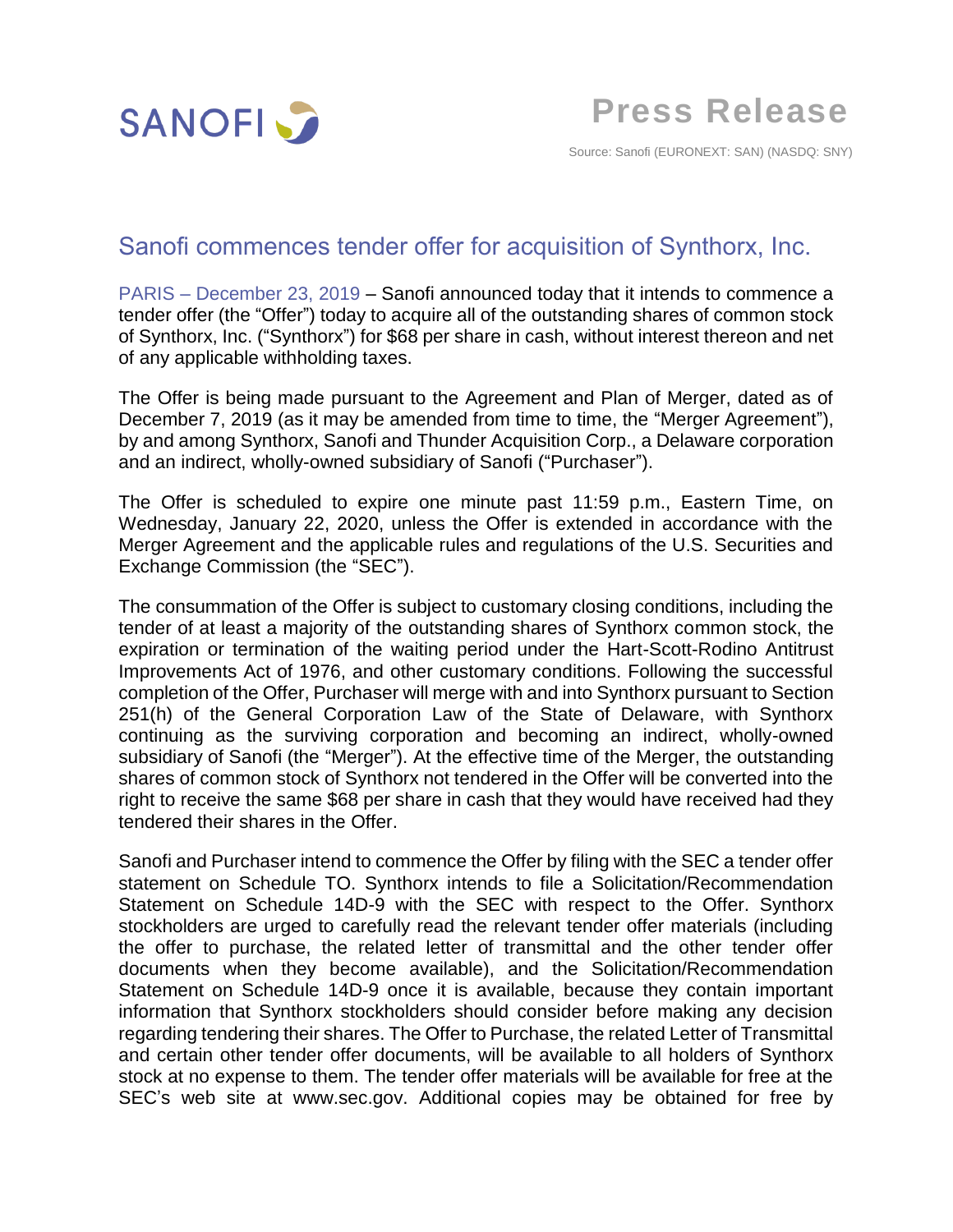contacting Sanofi at ir@sanofi.com or on Sanofi's website at https://en.sanofi.com/investors.

Morgan Stanley & Co. is acting as financial advisor to Sanofi and Weil, Gotshal & Manges LLP is acting as its legal counsel. Centerview Partners LLC is acting as exclusive financial advisor to Synthorx and Cooley LLP is acting as its legal counsel.

## About Synthorx

Synthorx, Inc. is a clinical-stage biotechnology company focused on prolonging and improving the lives of people with cancer and autoimmune disorders. Synthorx's proprietary, first-of-its-kind Expanded Genetic Alphabet platform technology expands the genetic code by adding a new DNA base pair and is designed to create optimized biologics, referred to as Synthorins. A Synthorin is a protein optimized through incorporation of novel amino acids encoded by the new DNA base pair that enables site-specific modifications, which enhance the pharmacological properties of these therapeutics. The company's lead immuno-oncology (IO) product candidate, THOR-707, a variant of IL-2, is in development in multiple tumor types as a single agent and in combination with an immune checkpoint inhibitor. The company was founded based on important discoveries by Dr. Floyd Romesberg and The Scripps Research Institute. Synthorx is headquartered in La Jolla, Calif. For more information, visit [www.Synthorx.com.](https://urldefense.proofpoint.com/v2/url?u=http-3A__www.synthorx.com&d=DwMFAg&c=Dbf9zoswcQ-CRvvI7VX5j3HvibIuT3ZiarcKl5qtMPo&r=qKB5FRX99749kFKj7hGHDd63Srzqnct-cX06pNHdGs4&m=XvsK12gxyYPoYmZX3ltTCpyaSGvpAFlnU6yjp2-sBis&s=91s7x2f-Tq8sH_CZEGRwOGemegMpdJl4U5acWE5Re9A&e=)

## **About Sanofi**

Sanofi is dedicated to supporting people through their health challenges. We are a global biopharmaceutical company focused on human health. We prevent illness with vaccines, provide innovative treatments to fight pain and ease suffering. We stand by the few who suffer from rare diseases and the millions with long-term chronic conditions.

With more than 100,000 people in 100 countries, Sanofi is transforming scientific innovation into healthcare solutions around the globe.

Sanofi, Empowering Life

**Media Relations Contact** Ashleigh Koss Tel.: +1 908 205 2572 [ashleigh.koss@sanofi.com](mailto:ashleigh.koss@sanofi.com)

**Sanofi Investor Relations** George Grofik Tel.: +33 (0)1 53 77 45 45 [ir@Sanofi.com](mailto:ir@saturn.com)

#### *Sanofi and Synthorx Forward-Looking Statements*

*This communication contains forward-looking statements. Forward-looking statements are statements that are not historical*  facts and may include projections and estimates and their underlying assumptions, statements regarding plans, objectives, *intentions and expectations with respect to future financial results, events, operations, services, product development and potential, and statements regarding future performance. Forward-looking statements are generally identified by the words "expects", "anticipates", "believes", "intends", "estimates", "plans", "will be" and similar expressions. Although Sanofi's and Synthorx's management each believes that the expectations reflected in such forward-looking statements are reasonable, investors are cautioned that forward-looking information and statements are subject to various risks and uncertainties, many of which are difficult to predict and generally beyond the control of Sanofi and Synthorx, that could cause actual results and*  developments to differ materially from those expressed in, or implied or projected by, the forward-looking information and *statements. These risks and uncertainties include among other things, risks related to Sanofi's and Synthorx's ability to complete the acquisition on the proposed terms or on the proposed timeline, including the receipt of required regulatory approvals, the possibility that competing offers will be made, other risks associated with executing business combination transactions, such as the risk that the businesses will not be integrated successfully, that such integration may be more difficult, time-consuming or costly than expected or that the expected benefits of the acquisition will not be realized, risks related to future opportunities and plans for the combined company, including uncertainty of the expected financial performance and results of the combined company following completion of the proposed acquisition, disruption from the proposed acquisition making it more difficult to conduct business as usual or to maintain relationships with customers, employees, manufacturers, suppliers or patient groups, and the possibility that, if the combined company does not achieve the perceived benefits of the proposed acquisition as rapidly or to the extent anticipated by financial analysts or investors, the market price of Sanofi's shares could decline, as well as other risks related Sanofi's and Synthorx's respective businesses, including the ability to grow sales*